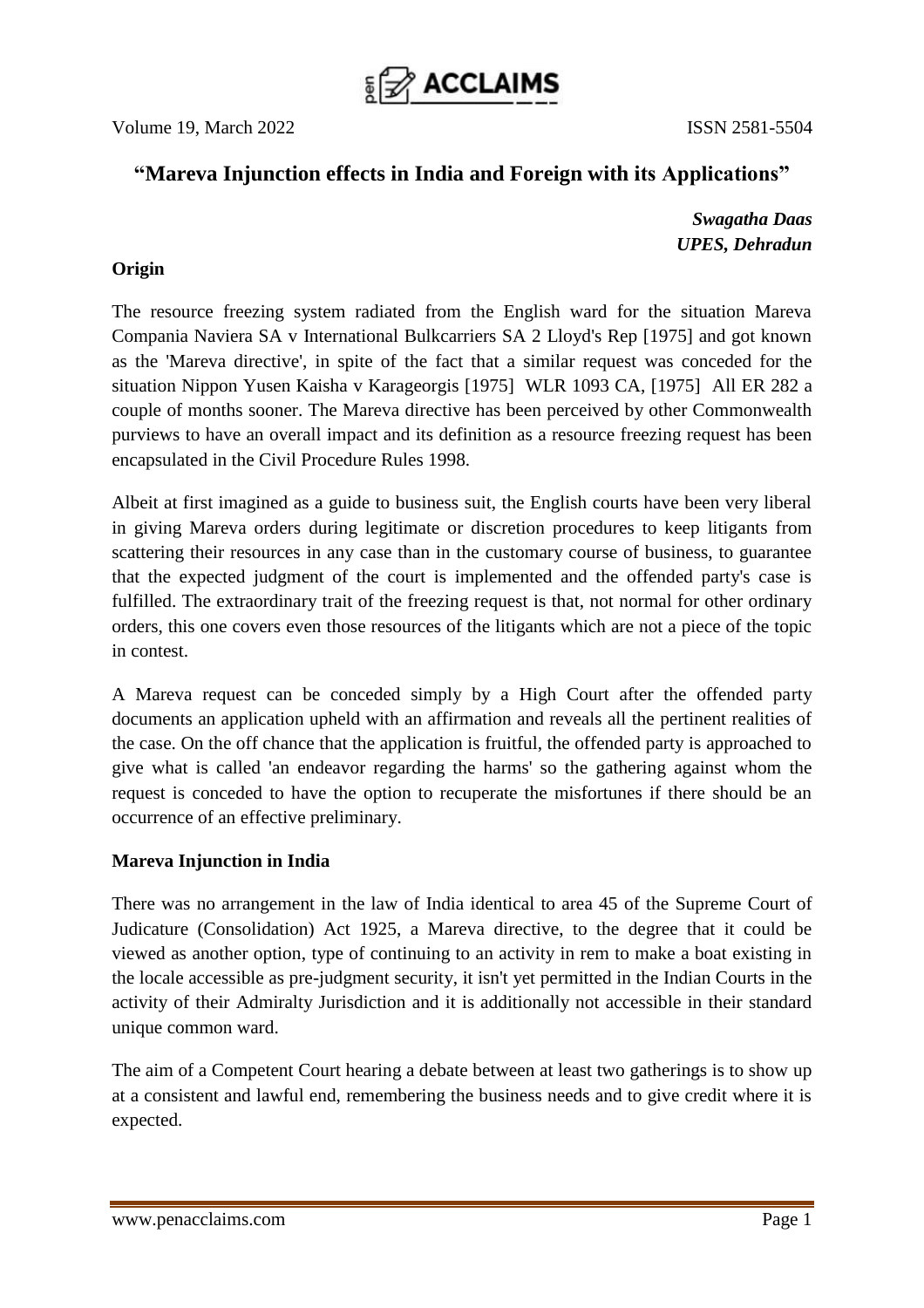

English Courts, since the mid-seventies have changed the function of between time help by amplifying the part of legal attentiveness and giving two exceptionally powerful requests The Mareva and the Anton Piller in this manner implanting an immense level of polished skill and aptitude, both for the business network and the legitimate brotherhood.

To completely comprehend constantly the set of experiences and development of the Mareva and the Anton Piller, other valuable requests and writs, similar to the writ ne exeat regno (capture of respondent forthcoming arrangement of security), conveyance up of belongings and merchandise, request for revelation of data (for the Mareva to chomp accessible resources) or assessment of books, writs of help through a recipient or sequestration and Security for costs. Novel advancements have occurred for administration outside ward and award of overall requests.

The basic fixings, which a candidate ought to fulfill on an ex-parte application to get qualified for a Mareva are:

- a) a decent doubtful case;
- b) a genuine danger that the last judgment in support of its would stay unsatisfied;
- c) full and honest divulgence of every material certainty;
- d) the activity of prudence by the court

### **Mareva injuction in foreign concept**

A Mareva order or a freezing directive is a type of promotion personam break alleviation, which is normally looked for during the pendency of court or assertion procedures or once the procedures are finished and a decision is delivered, however before the judgment/grant is authorized and executed. This type of directive is basically looked for by a petitioner or judgment/grant bank against a respondent or judgment/grant borrower, to keep the last from scattering his resources in any case than in the normal course of business, in order to guarantee that the authorization of a judgment or arbitral honour isn't crushed. In contrast to a standard order, a freezing directive covers even those resources which are not really a piece of the topic in debate or those in which the inquirer doesn't guarantee any immediate right.

In spite of the fact that initially imagined as a guide to business case, English Courts have been very liberal in conceding freezing requests to help implementation of arbitral honours, particularly arbitral honours emerging out of worldwide business intervention. Since simplicity of implementing grants and viability of interval reliefs loan solidarity to the arbitral honour and furthermore assume a vital function in impacting the choice of gatherings while picking a seat, it is essential to comprehend the whole lawful structure overseeing the award of freezing orders in England, should a gathering settle on England as the seat.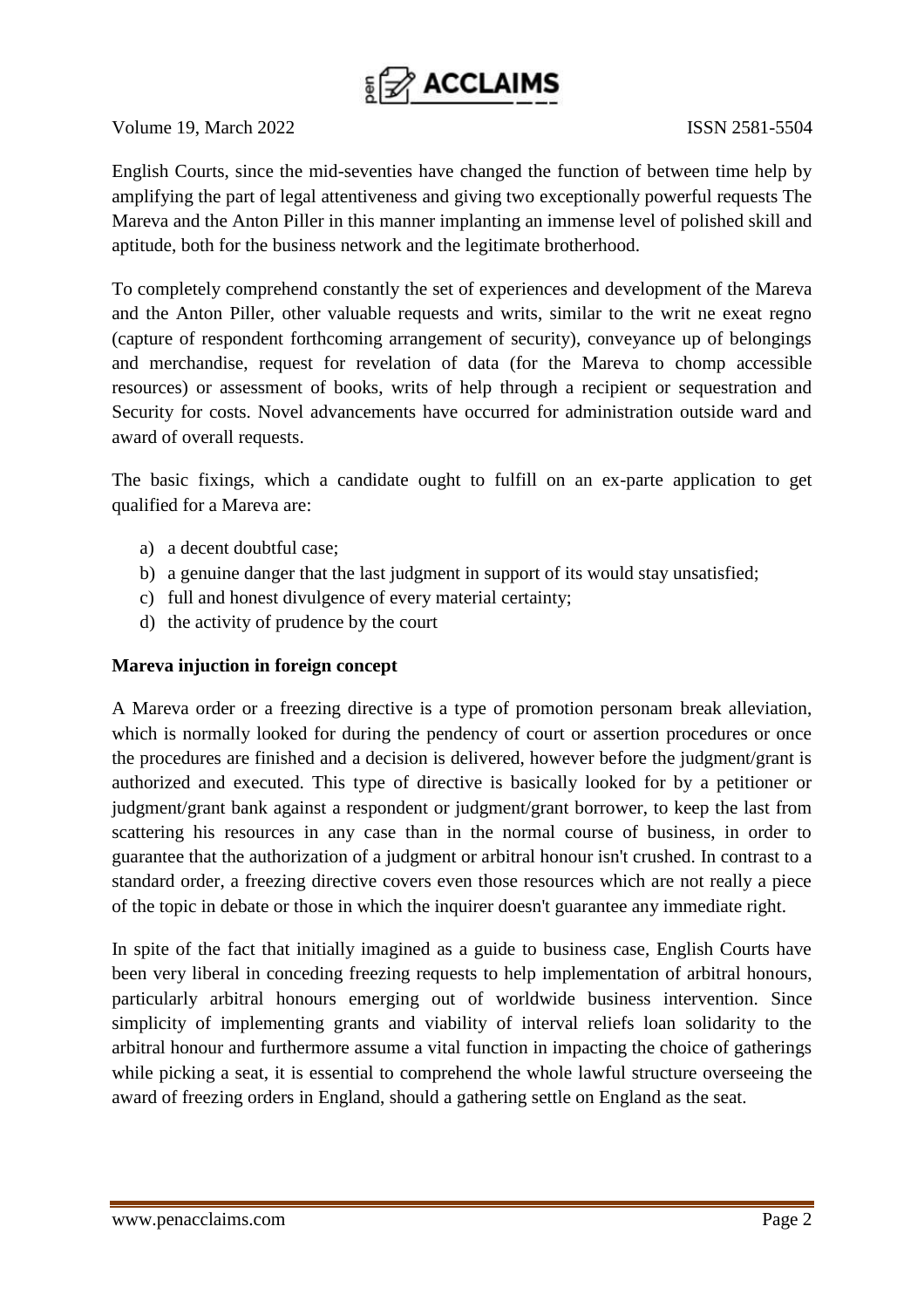

**Segment 44 of the 1996 English Arbitration Act** endorses the ambit of the between time reliefs which can be allowed by the Courts to safeguard resources. Certain conditions have been recommended which must be contemplated by the Courts in choosing whether a specific case, with its one of a kind realities and conditions, justifies the award of freezing orders. The essential of Section 44 is that the Court can give the imperative interval alleviation just when the Arbitral Tribunal can't do so viably. Along these lines, the Court's capacity to concede freezing directives might be influenced in specific cases by the understanding of the gatherings concerning the forces of the Arbitral Tribunal or the arrangements of the applicable institutional principles. This is with regards to the rule of legal non-intercession in arbitral procedures except if totally fundamental.

An Arbitral Tribunal without anyone else can concede freezing directives, whenever enabled to do as such by the arrangement of the gatherings. In such cases, the Tribunal would be the essential gathering from which the order is to be looked for, there is somewhat of a discussion on the extent of the forces of the Tribunal, regardless of whether its forces are comparable to that of the Court and whether it can allow such a cure without the earlier arrangement of the gatherings. While a contention can be progressed that an Arbitral Tribunal ought to in a perfect world be engaged to give a freezing order simply like the Courts and without the earlier understanding of the gatherings; it is to be noticed that a freezing directive is a cure which would need, on occasion, extra-regional requirement or settling of privileges of outsiders. In this way, in any event in worldwide mediations, the Court would be a superior gathering to give such cure than the Tribunal, as both settling and implementation would be simpler.

The Judiciary has detailed three tests which are to be applied in choosing whether a Mareva order ought to be conceded the 'acceptable doubtful case' test, the 'genuine danger of dissemination' test and the 'fair and helpful' test. Of these, the prerequisites of good doubtful case and genuine danger of dissemination are liable to the 'equitable and advantageous' test, to guarantee that the authentic business interests of the losing party are not traded off. The decision of seat as England or in any case doesn't influence the award of freezing orders by the English Courts, given that there is a 'adequate association' of the resources or either gathering to England, in this way empowering the English Courts to practice purview.

English Courts can likewise practice simultaneous and concurrent locale with the Courts of unfamiliar nations, when allowing freezing requests to implement grants of assertions situated in England and Wales or Northern Ireland. Overall freezing requests can likewise be allowed. Rules have been given for the requirement abroad of an overall freezing request conceded by an English Court. Earlier endorsement of the English Court is vital in such cases.

Freezing of resources of outsiders who are non-gatherings to the intervention arrangement and procedures, is commonly not reasonable, in accordance with the rule of 'privity of agreement'. An exemption has been cut out for situations where the respondent or the honor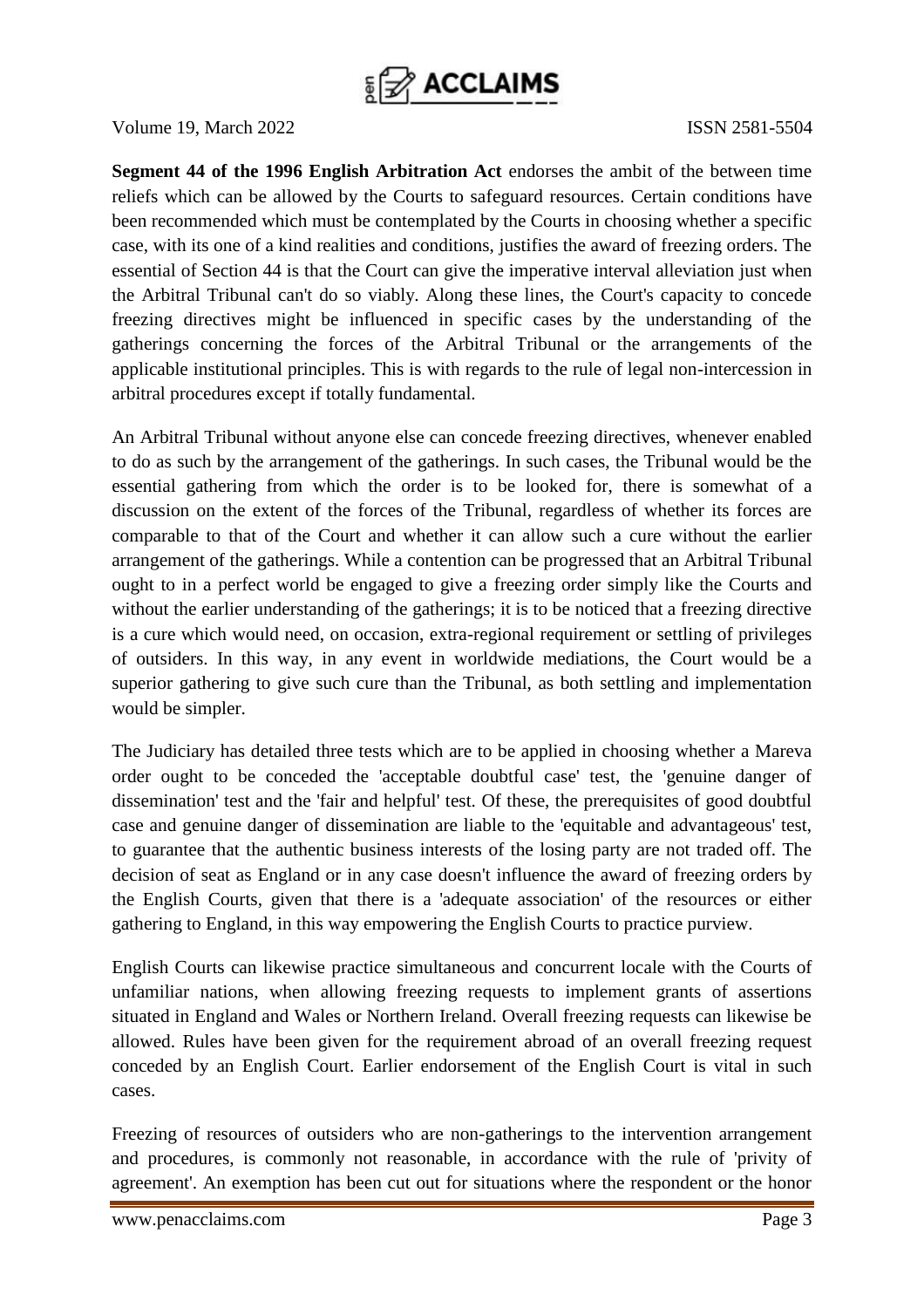

indebted person is accepted helpful proprietor of the resources held by the outsider or has some other adequate interest or authority over the outsider resources. Such an alleviation establishes an uncommon classification named as "Chabra help".

The ongoing instance of Cruz City Mauritius Holdings v. Unitech Ltd. [2014] E.W.H.C. 3704. has held that for Chabra locale to be worked out, the essential contest ought to likewise be settled under the watchful eye of the Court, in this way making vulnerability whether Chabra help can truth be told be allowed on the side of intervention procedures, since the essential arbitration in such cases is finished by the Arbitral Tribunal. A simple application for interval help under the steady gaze of the Courts doesn't involve any considerable arbitration.

Considering the advancement of the Mareva directive as a between time cure throughout the long term, it very well may be seen that the majority of the development has occurred because of the legal executive. This is a great representation of going past what is given operating at a profit highly contrasting letter of the enactment and advancing cures which are more qualified to give equity, according to the exigencies of the circumstance. The manner by which the extent of the cure has been deciphered and extended shows huge utilization of legal psyche and tender loving care. A thorough investigation of the law identifying with the freezing order would make it evident that while the English Courts have consistently attempted to adjust the solution for suit the conditions, they have never digressed from the general, globally acknowledged standards comparable to between time directives and assertion.

### **Cases:**

# **Islamic republic of Iran v M.V. Mehrab and ors.**

The issue in this case was whether the Admiralty Court in excise of a Ram jurisdiction can order arrest of vessel in order to force security for a future arbitration award?

It was held that, The United States of America have a strong federal policy which supports the Maritime arbitration federal act of title 9USE. This act empowers the federal court to order parties to arbitrate in Maritime contracts. Under section 8 states that an aggrieved party can use the federal court to form a legislation order to seize a property by Maritine arrest.

### **Liverpool and London Streamship v m.t. Symphony**-

The issues that were faced in this case were-

1. Non-disclosure to cause of action and insurance claim of prima can be concerned by merit and claim based on Admiralty action in rem?